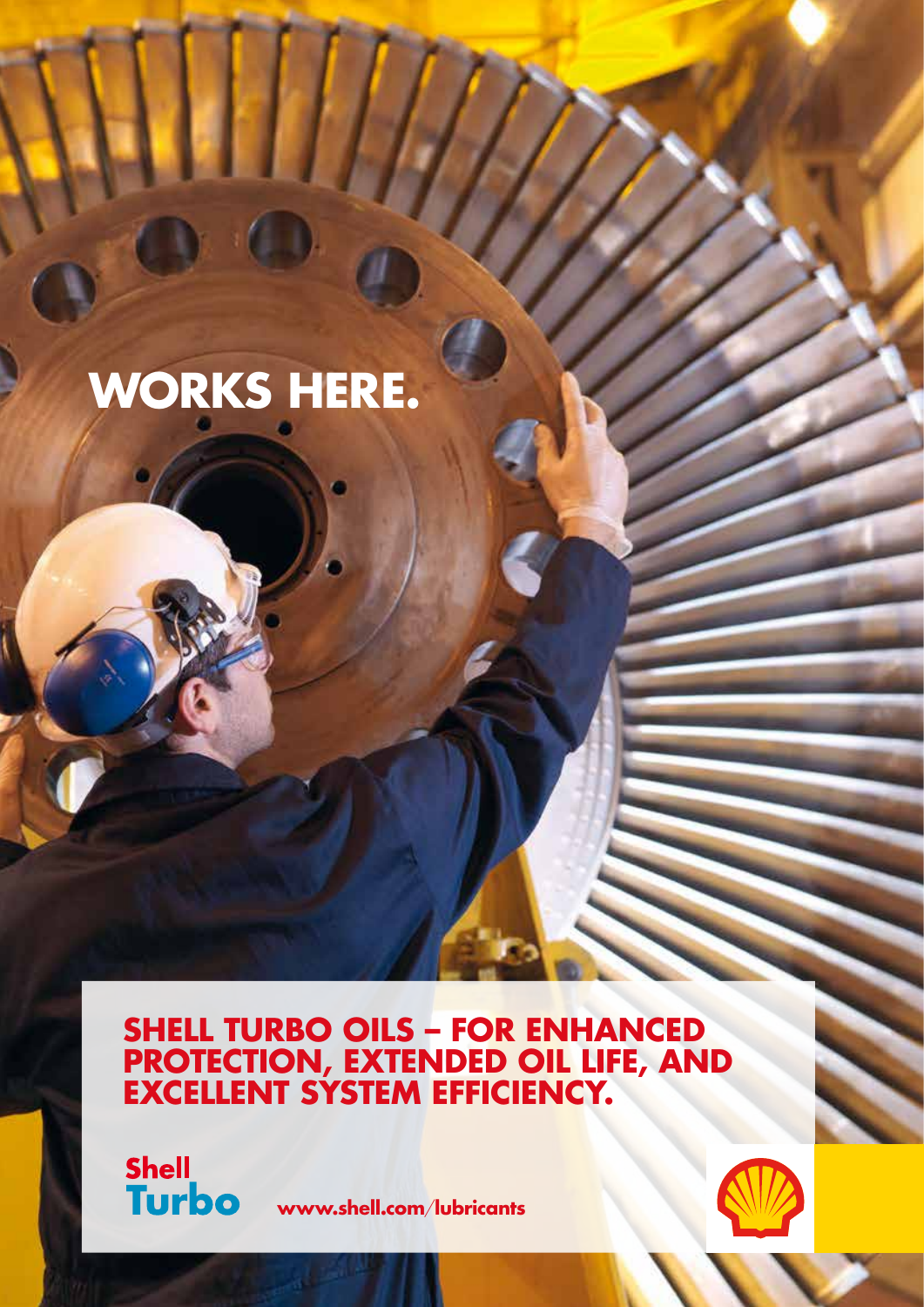

**Every part of your machine or process has been meticulously engineered, so you want to be sure that you choose a lubricant that has been designed to ensure that your equipment is well protected and works efficiently.**

Shell has developed a range of turbine oils that enables users such as power companies and process plant operators to select the oil that will deliver optimum value to their operations through enhanced protection, long oil life and high system efficiency.

# **SHELL SERVICES FOR POWER COMPANIES**

The Shell offer extends beyond oil products. It also includes services such as support with commissioning, flushing, filling and filtration, and ongoing oil condition monitoring, which can help you to run your operation as efficiently and cost-effectively as possible.

# **SYSTEM PROTECTION**

From high-temperature gas turbine systems to combined-cycle systems with integral gearing, the Shell Turbo range of turbine oils is designed to protect your equipment from the effects of corrosion and to minimise the build-up of deposits and lacquer in turbine bearings and control valves. It includes Shell Turbo S4 GX, which is specifically formulated to provide additional protection for gearboxes in turbine systems that require enhanced anti-wear performance from the oil.

#### **OIL LIFE**

Because Shell understands the costs that downtime can incur in a capital-intensive plant, its lubricants are designed for exceptional oil life under continuous operating conditions. The products are designed to ensure outstanding oxidative stability and to resist the effects of water contamination. Shell's manufacturing processes are tightly controlled to ensure that customers receive only the highest-quality lubricants.

#### **SYSTEM EFFICIENCY**

To help your turbines to perform to their full operating potential, the Shell Turbo range of turbine oils is designed to have rapid air release and excellent filterability characteristics.

## **REAL-WORLD VALUE DELIVERY EXTENDED OIL LIFE**

#### **Enhanced system efficiency**

By switching from a competitor product to a Shell Turbo oil, one customer reported that they

- n increased the oil-drain interval
- n reduced lubricant and maintenance costs
- **n** enhanced production capability.

In total, the customer stated that this was worth around  $$60,000$ <sup> $1$ </sup> a year.

## **Enhanced system efficiency**

After suffering a series of operational issues, one turbine operator switched to a Shell Turbo oil. This

- n reduced journal bearing failures
- **n** extended the bearing life
- n improved plant reliability.

In total, the customer reported that this cut operating costs by 37%<sup>1</sup>.

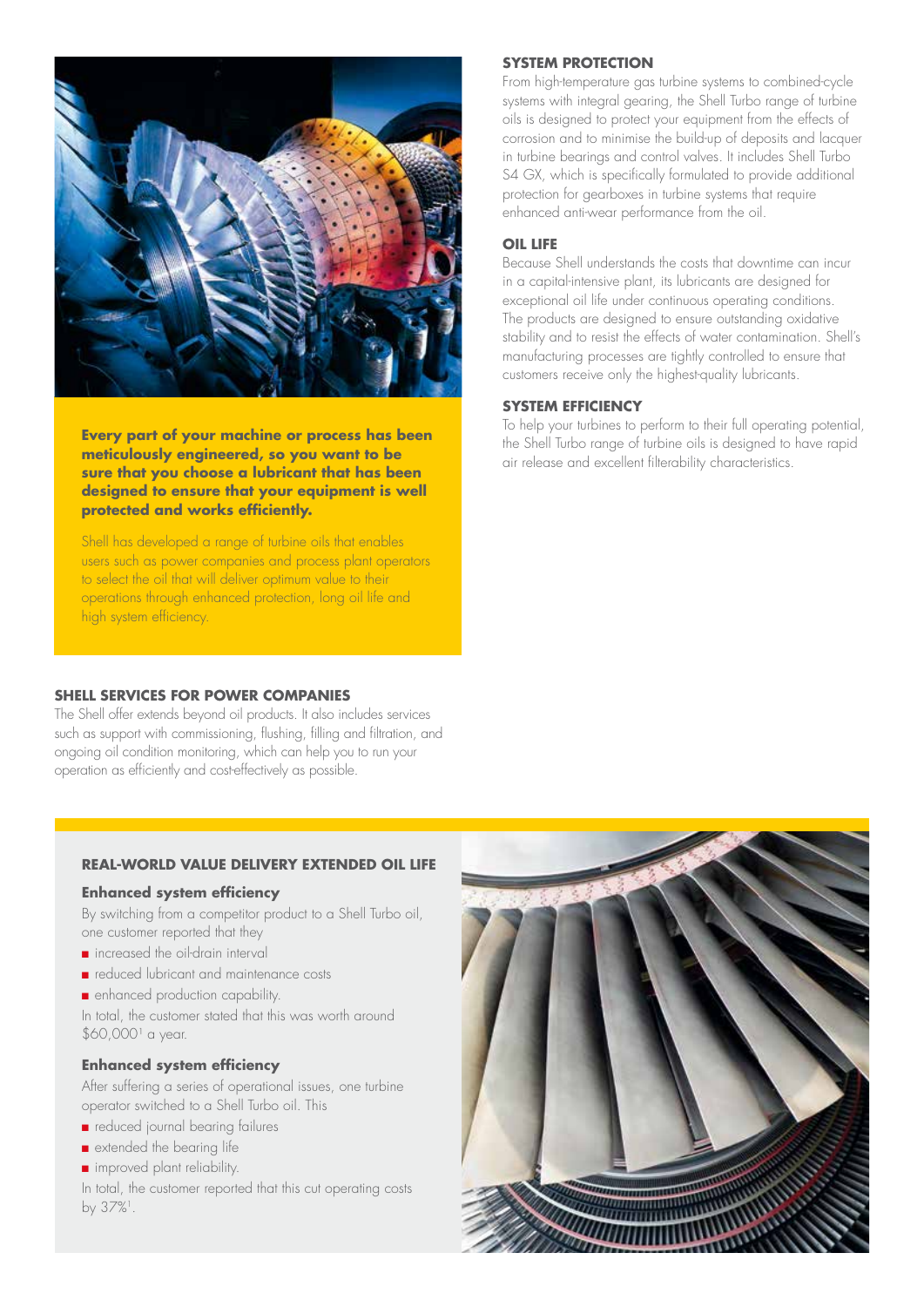**SHELL'S RANGE OF TURBINE OILS ENABLES USERS TO SELECT THE OIL THAT WILL DELIVER OPTIMUM VALUE TO THEIR OPERATIONS THROUGH ENHANCED PROTECTION, LONG OIL LIFE AND HIGH SYSTEM EFFICIENCY.**



# **A RANGE OF TURBINE OILS TO MEET YOUR NEEDS**

To meet the challenges of a wide range of equipment designs and applications, Shell has designed a portfolio of oils that enables you to choose a product to match your technical and operational needs.

> **INDUSTRIAL STEAM, LIGHT-AND HEAVY-DUTY GAS, COMBINED-CYCLE TURBINE SYSTEMS, AND TURBO**

**INDUSTRIAL STEAM, LIGHT-AND HEAVY-DUTY GAS AND COMBINED-CYCLE TURBINES, INCLUDING GEARED TURBINES WITH LOAD REQUIREMENTS**

**INDUSTRIAL STEAM AND LIGHT-DUTY GAS TURBINES AND TURBOCOMPRESSORS**



|                                     | <b>STSIEMS, AND IUKBU</b><br><b>COMPRESSORS</b>                                                        | <u>INCLUDING GEAKED TUKBINES</u><br><b>WITH LOAD REQUIREMENTS</b>                                 | <u>IUKBULUMPKE33UK3</u>                                                                      |
|-------------------------------------|--------------------------------------------------------------------------------------------------------|---------------------------------------------------------------------------------------------------|----------------------------------------------------------------------------------------------|
| ADVANCED<br>Tier <del>i</del> n     | Shell Turbo S4 X<br>Extended oil life*<br>Enhanced efficiency*<br>HS STIG                              | Shell Turbo S4 GX<br>Extended oil life*<br>Enhanced wear<br>protection*<br>HS STIG                |                                                                                              |
| <b>MAIN LINE</b><br><b>PAIN AND</b> |                                                                                                        |                                                                                                   | Shell Turbo T<br>Reliable performance<br>Reliable protection<br>IL # 0                       |
|                                     | <b>APPLICATION ICON KEY</b><br>▓<br>Turbine<br><b>TALL</b><br>Power station<br>* [<br>High temperature | $\circledcirc$<br>Turbo compressor<br>$ \phi^a $<br>Enclosed gear<br>$\binom{24}{7}$<br>Long life | Shell Turbo J<br>Satisfies requirements of<br>MHPS steam and gas<br>turbines<br><b>III Ö</b> |
|                                     | *Compared with market representative products                                                          |                                                                                                   |                                                                                              |